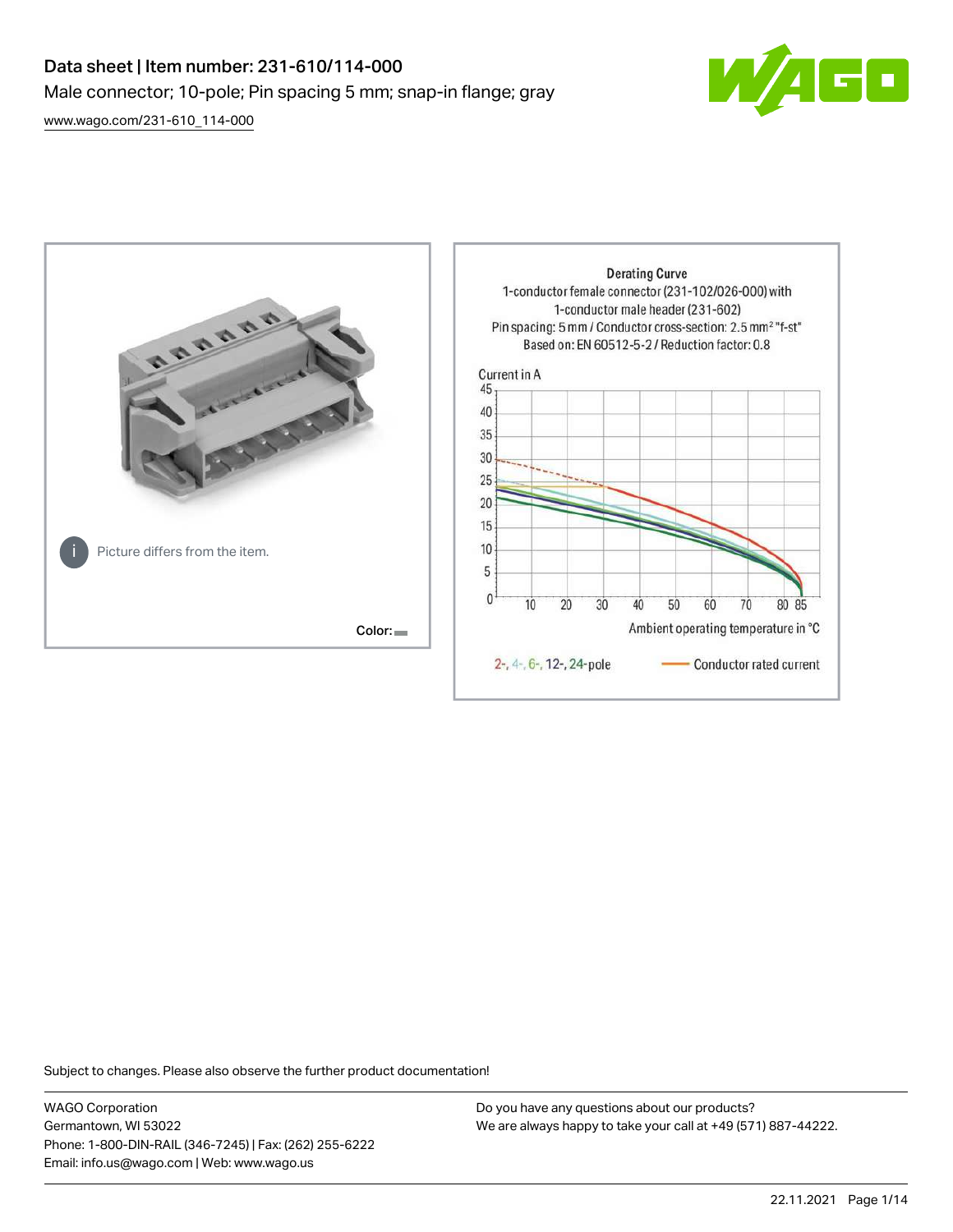



# Item description

- $\blacksquare$ Universal connection for all conductor types
- $\blacksquare$ Easy cable pre-assembly and on-unit wiring via vertical and horizontal CAGE CLAMP® actuation
- $\blacksquare$ For wire-to-wire and board-to-wire connections
- $\blacksquare$ Versions available with snap-in mounting feet or flanges for panel or through-panel mounting
- П With coding fingers

# Data Notes

Safety information 1 The MCS – MULTI CONNECTION SYSTEM includes connectors without breaking capacity in accordance with DIN EN 61984. When

Subject to changes. Please also observe the further product documentation!  $\mathbf{u}$ 

WAGO Corporation Germantown, WI 53022 Phone: 1-800-DIN-RAIL (346-7245) | Fax: (262) 255-6222 Email: info.us@wago.com | Web: www.wago.us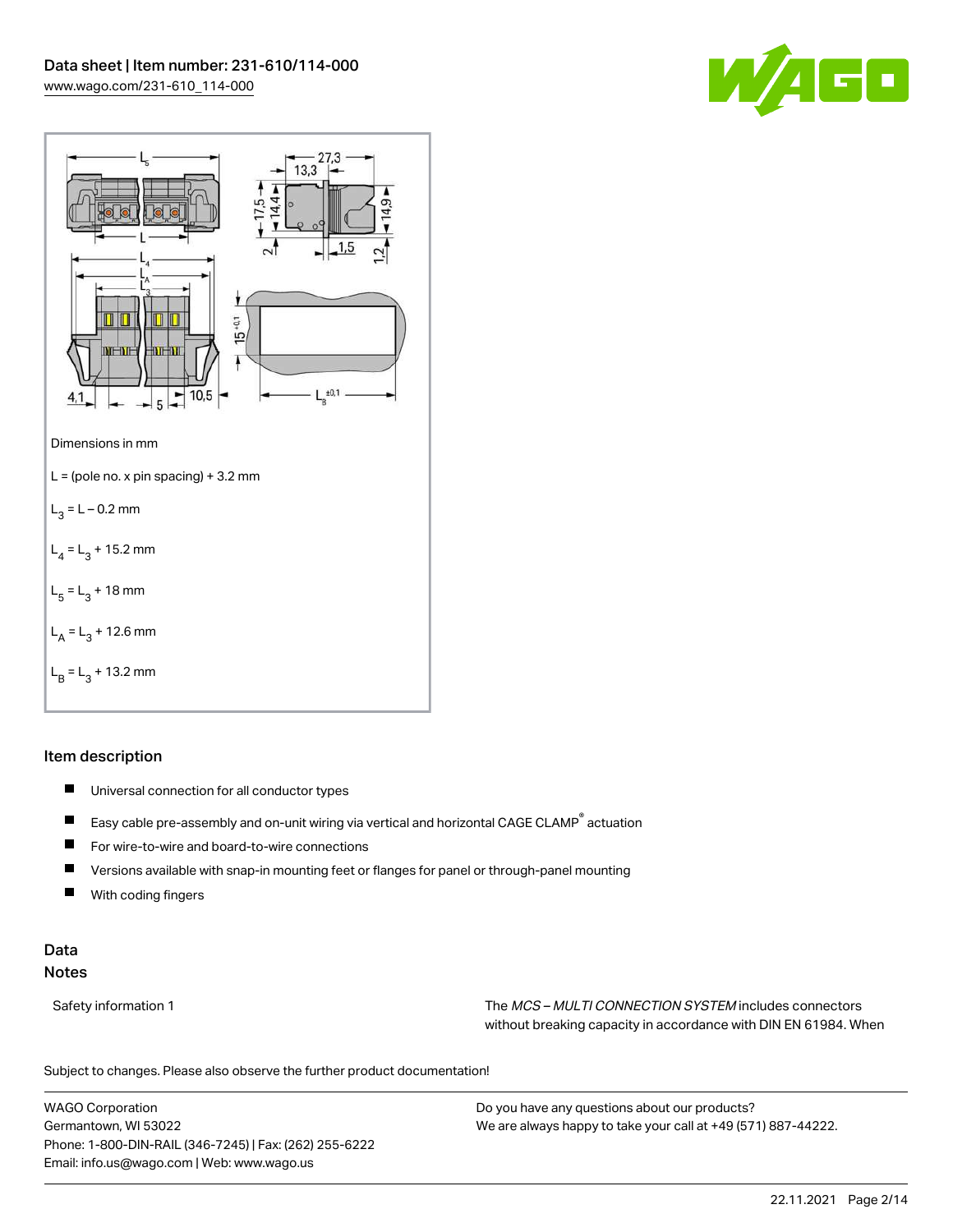

used as intended, these connectors must not be connected /disconnected when live or under load. The circuit design should ensure header pins, which can be touched, are not live when unmated.

|           | unnuvu.                                                          |
|-----------|------------------------------------------------------------------|
| Variants: | Other pole numbers                                               |
|           | Gold-plated or partially gold-plated contact surfaces            |
|           | Other versions (or variants) can be requested from WAGO Sales or |
|           | configured at https://configurator.wago.com/                     |

# Electrical data

# IEC Approvals

| Ratings per                 | IEC/EN 60664-1                                                       |
|-----------------------------|----------------------------------------------------------------------|
| Rated voltage (III / 3)     | 320 V                                                                |
| Rated surge voltage (III/3) | 4 <sub>kV</sub>                                                      |
| Rated voltage (III/2)       | 320 V                                                                |
| Rated surge voltage (III/2) | 4 <sub>kV</sub>                                                      |
| Nominal voltage (II/2)      | 630 V                                                                |
| Rated surge voltage (II/2)  | 4 <sub>kV</sub>                                                      |
| Rated current               | 12A                                                                  |
| Legend (ratings)            | (III / 2) $\triangleq$ Overvoltage category III / Pollution degree 2 |

# UL Approvals

| Approvals per                  | UL 1059 |
|--------------------------------|---------|
| Rated voltage UL (Use Group B) | 300 V   |
| Rated current UL (Use Group B) | 15 A    |
| Rated voltage UL (Use Group D) | 300 V   |
| Rated current UL (Use Group D) | 10 A    |

# Ratings per UL

| Rated voltage UL 1977 | 600 V |
|-----------------------|-------|
| Rated current UL 1977 | эA    |

# CSA Approvals

| Approvals per                   | <b>CSA</b> |
|---------------------------------|------------|
| Rated voltage CSA (Use Group B) | 300 V      |
| Rated current CSA (Use Group B) | 15 A       |
| Rated voltage CSA (Use Group D) | 300 V      |

Subject to changes. Please also observe the further product documentation!

| <b>WAGO Corporation</b>                                | Do you have any questions about our products?                 |
|--------------------------------------------------------|---------------------------------------------------------------|
| Germantown, WI 53022                                   | We are always happy to take your call at +49 (571) 887-44222. |
| Phone: 1-800-DIN-RAIL (346-7245)   Fax: (262) 255-6222 |                                                               |
| Email: info.us@wago.com   Web: www.wago.us             |                                                               |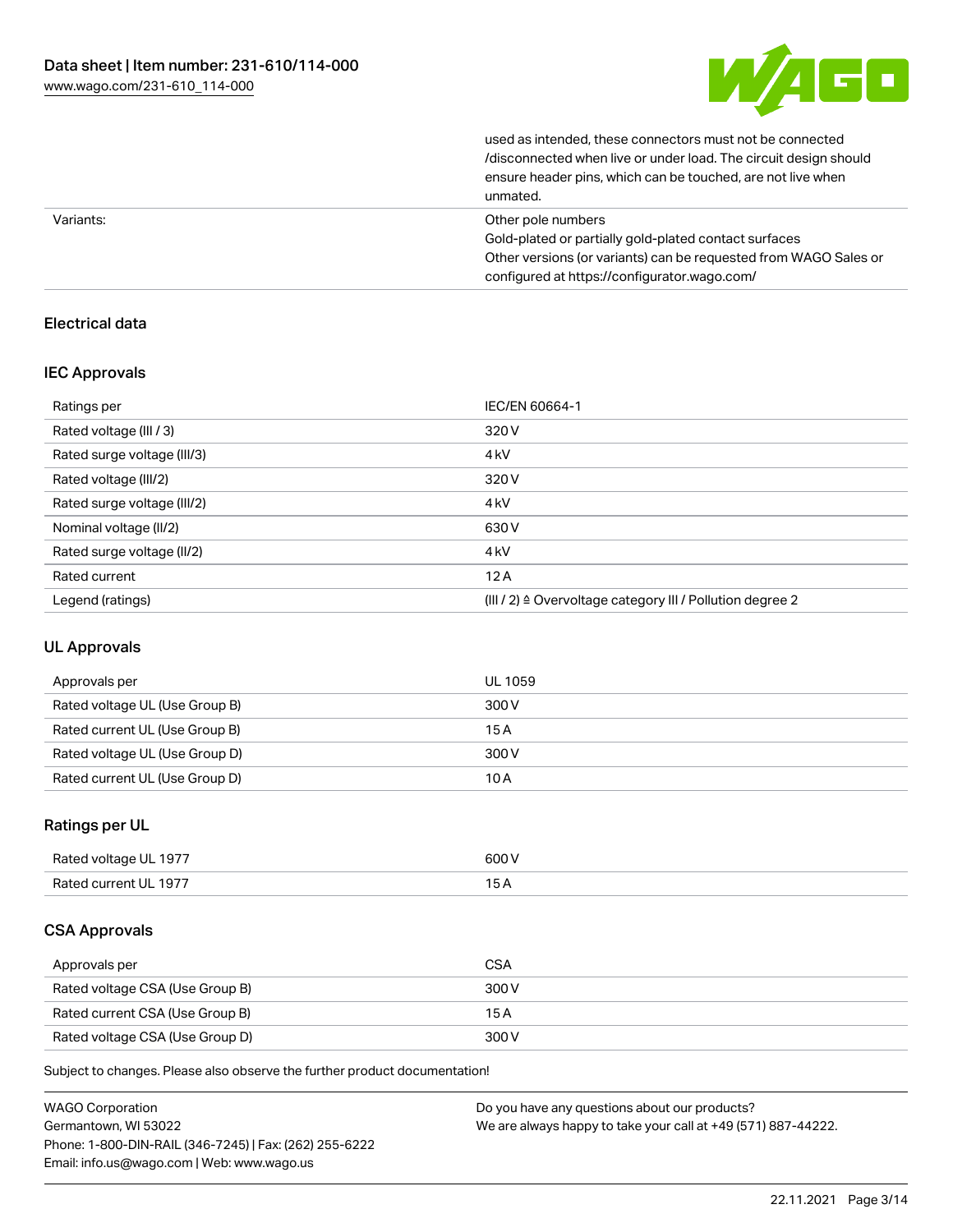[www.wago.com/231-610\\_114-000](http://www.wago.com/231-610_114-000)



| Rated current CSA (Use Group D) |  |
|---------------------------------|--|
|                                 |  |

# Connection data

| Total number of connection points | 10 |
|-----------------------------------|----|
| Total number of potentials        | 10 |
| Number of connection types        |    |
| Number of levels                  |    |

# Connection 1

| Connection technology                             | CAGE CLAMP®                             |
|---------------------------------------------------|-----------------------------------------|
| Actuation type                                    | Operating tool                          |
| Solid conductor                                   | $0.082.5$ mm <sup>2</sup> / 28  12 AWG  |
| Fine-stranded conductor                           | $0.08$ 2.5 mm <sup>2</sup> / 28  12 AWG |
| Fine-stranded conductor; with insulated ferrule   | $0.251.5$ mm <sup>2</sup>               |
| Fine-stranded conductor; with uninsulated ferrule | $0.252.5$ mm <sup>2</sup>               |
| Strip length                                      | $89$ mm / 0.31  0.35 inch               |
| Number of poles                                   | 10                                      |
| Conductor entry direction to mating direction     | 0°                                      |

# Physical data

| Pin spacing | 5 mm / 0.197 inch    |
|-------------|----------------------|
| Width       | 71 mm / 2.795 inch   |
| Height      | 17.5 mm / 0.689 inch |
| Depth       | 27.5 mm / 1.083 inch |

#### Mechanical data

| Housing sheet thickness | $0.5$ 2.5 mm / 0.02  0.098 inch |
|-------------------------|---------------------------------|
| Mounting type           | Snap-in                         |
| Mounting type           | Feed-through mounting           |

# Plug-in connection

| Contact type (pluggable connector) | Male connector/plug |
|------------------------------------|---------------------|
| Connector (connection type)        | for conductor       |
| Mismating protection               | No.                 |
| Locking of plug-in connection      | Without             |

Subject to changes. Please also observe the further product documentation! Material data

| <b>WAGO Corporation</b>                                | Do you have any questions about our products?                 |
|--------------------------------------------------------|---------------------------------------------------------------|
| Germantown, WI 53022                                   | We are always happy to take your call at +49 (571) 887-44222. |
| Phone: 1-800-DIN-RAIL (346-7245)   Fax: (262) 255-6222 |                                                               |
| Email: info.us@wago.com   Web: www.wago.us             |                                                               |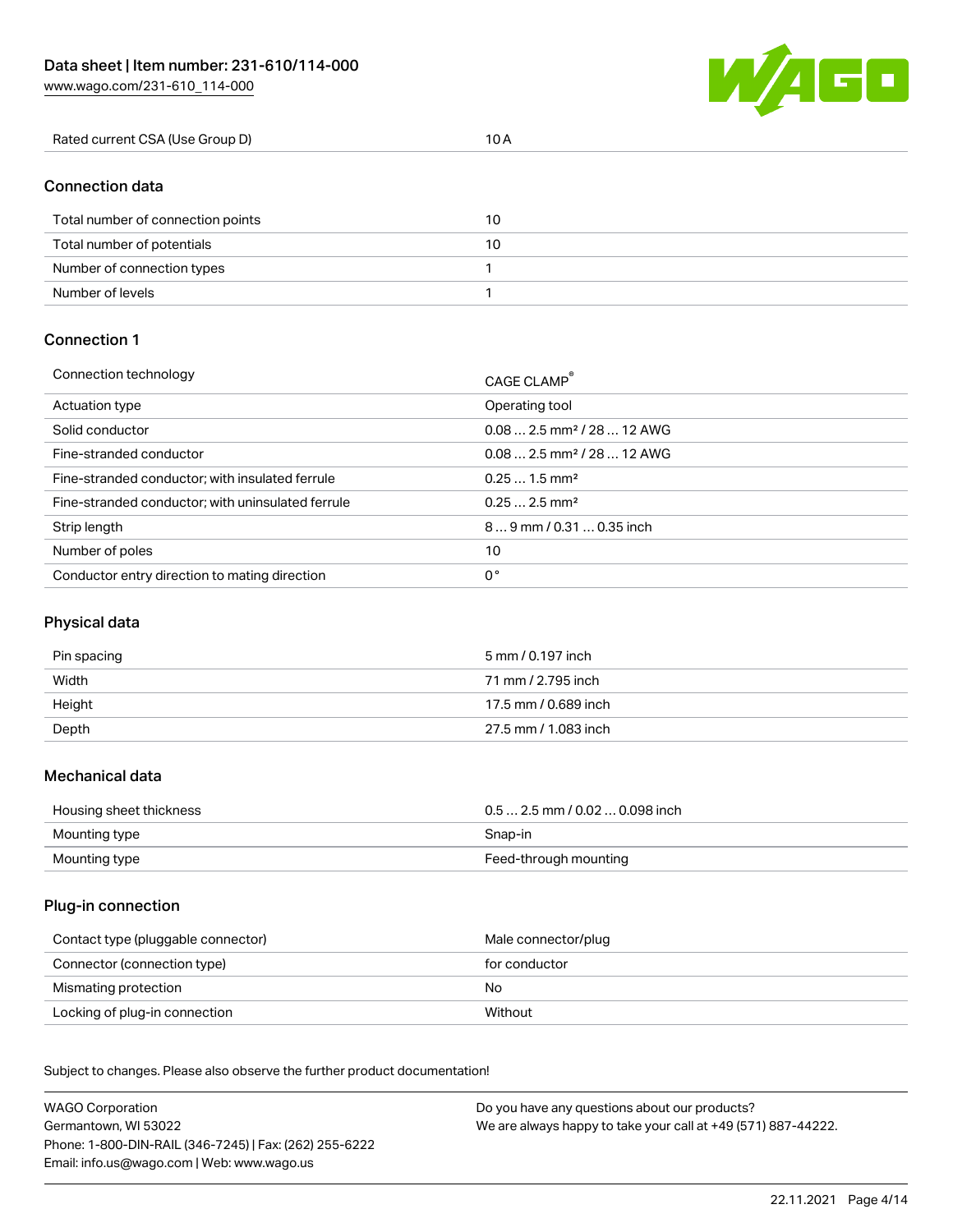

# Material data

| Color                       | gray                                    |
|-----------------------------|-----------------------------------------|
| Material group              |                                         |
| Insulation material         | Polyamide (PA66)                        |
| Flammability class per UL94 | V <sub>0</sub>                          |
| Clamping spring material    | Chrome nickel spring steel (CrNi)       |
| Contact material            | Electrolytic copper ( $E_{\text{Cu}}$ ) |
| Contact plating             | tin-plated                              |
| Fire load                   | 0.325 MJ                                |
| Weight                      | 17.2 g                                  |
|                             |                                         |

#### Environmental requirements

| Limit temperature range | . +100 °C<br>$-60$ |
|-------------------------|--------------------|
|-------------------------|--------------------|

# Commercial data

| Product Group         | 3 (Multi Conn. System) |
|-----------------------|------------------------|
| PU (SPU)              | 25 Stück               |
| Packaging type        | box                    |
| Country of origin     | DE                     |
| <b>GTIN</b>           | 4050821216087          |
| Customs tariff number | 8536694040             |

# Approvals / Certificates

# Country specific Approvals

| Logo | Approval                               | <b>Additional Approval Text</b> | Certificate<br>name |
|------|----------------------------------------|---------------------------------|---------------------|
|      | CВ<br><b>DEKRA Certification B.V.</b>  | IEC 61984                       | NL-39756            |
|      | <b>CSA</b><br>DEKRA Certification B.V. | C <sub>22.2</sub>               | 1466354             |

#### Ship Approvals

|      |                             |                                 | Certificate |
|------|-----------------------------|---------------------------------|-------------|
| Logo | Approval                    | <b>Additional Approval Text</b> | name        |
|      | <b>ABS</b>                  | -                               | $19-$       |
|      | American Bureau of Shipping |                                 | HG1869876-  |

Subject to changes. Please also observe the further product documentation!

| <b>WAGO Corporation</b>                                | Do you have any questions about our products?                 |
|--------------------------------------------------------|---------------------------------------------------------------|
| Germantown, WI 53022                                   | We are always happy to take your call at +49 (571) 887-44222. |
| Phone: 1-800-DIN-RAIL (346-7245)   Fax: (262) 255-6222 |                                                               |
| Email: info.us@wago.com   Web: www.wago.us             |                                                               |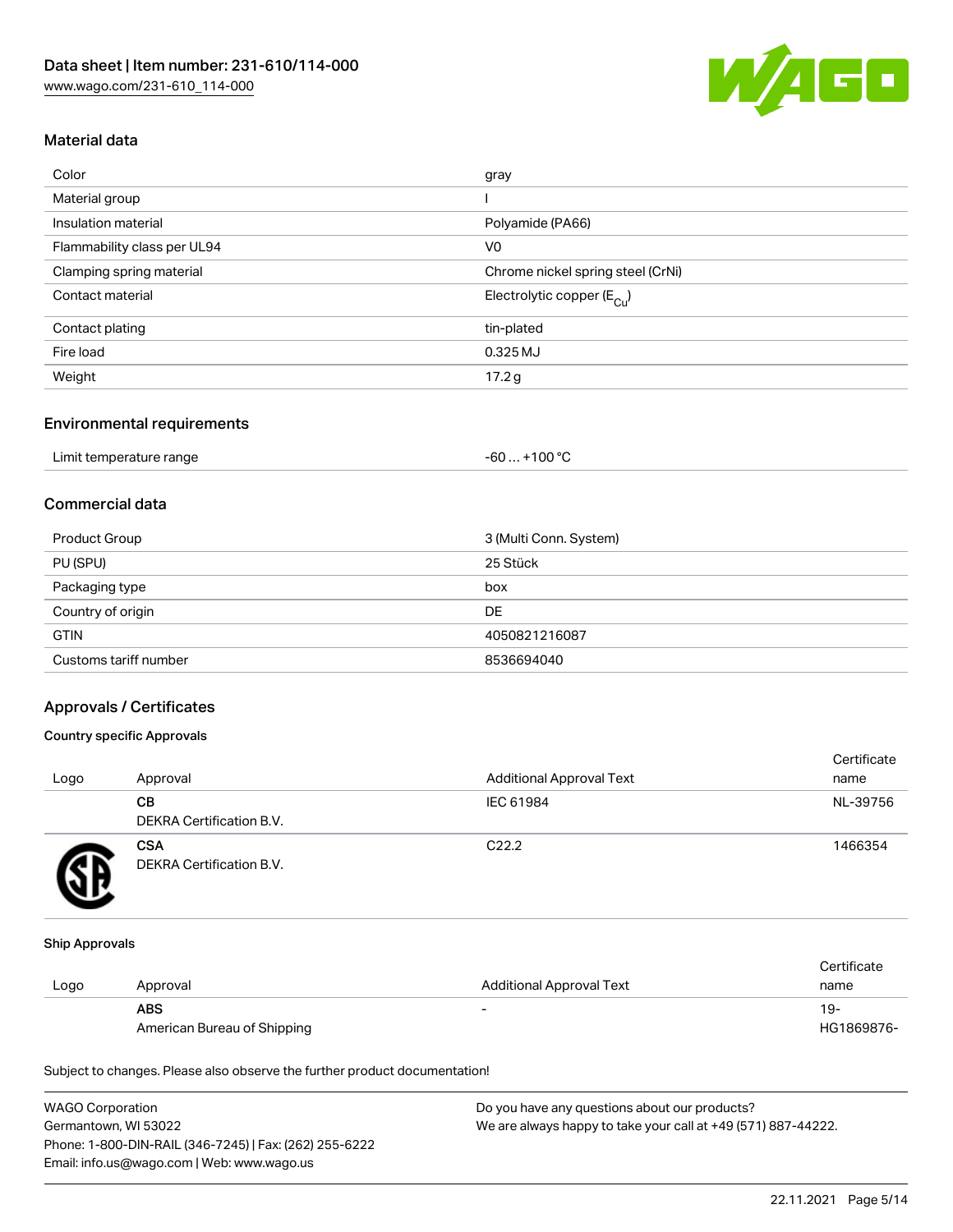

| ABS                 |                                        |                                 | <b>PDA</b>  |
|---------------------|----------------------------------------|---------------------------------|-------------|
|                     | BV                                     | IEC 60998                       | 11915/D0    |
|                     | Bureau Veritas S.A.                    |                                 | BV          |
| <b>BUREAU</b>       |                                        |                                 |             |
|                     | <b>DNV GL</b>                          | $\overline{\phantom{0}}$        | TAE000016Z  |
|                     | Det Norske Veritas, Germanischer Lloyd |                                 |             |
| <b>UL-Approvals</b> |                                        |                                 |             |
|                     |                                        |                                 | Certificate |
| Logo                | Approval                               | <b>Additional Approval Text</b> | name        |
|                     | <b>UR</b>                              | <b>UL 1977</b>                  | E45171      |
|                     | Underwriters Laboratories Inc.         |                                 |             |

# Counterpart



Item no.231-110/026-000 Female plug; 10-pole; 12 AWG max; pin spacing 5 mm; 1 conductor per pole; gray [www.wago.com/231-110/026-000](https://www.wago.com/231-110/026-000)

## Optional accessories

| ۰,<br>۰.<br>۰.<br>× |
|---------------------|
|---------------------|

| Item no.: 231-668<br>Lockout caps; for covering unused clamping units; gray                                                                                                                     | www.wago.com/231-668                 |
|-------------------------------------------------------------------------------------------------------------------------------------------------------------------------------------------------|--------------------------------------|
|                                                                                                                                                                                                 |                                      |
|                                                                                                                                                                                                 |                                      |
| Item no.: 210-331/500-103<br>Marking strips; as a DIN A4 sheet; MARKED; 1-12 (300x); Height of marker strip: 2.3 mm/0.091 in; Strip<br>length 182 mm; Horizontal marking; Self-adhesive; white  | www.wago.com/210-331<br>/500-103     |
| Item no.: 210-331/500-104<br>Marking strips; as a DIN A4 sheet; MARKED; 13-24 (300x); Height of marker strip: 2.3 mm/0.091 in; Strip<br>length 182 mm; Horizontal marking; Self-adhesive; white | www.wago.com/210-331<br>/500-104     |
| Item no.: 210-332/500-202<br>Marking strips; as a DIN A4 sheet; MARKED; 1-16 (160x); Height of marker strip: 3 mm; Strip length 182<br>mm; Horizontal marking; Self-adhesive; white             | www.wago.com/210-332<br>/500-202     |
|                                                                                                                                                                                                 | Marking accessories<br>Marking strip |

Subject to changes. Please also observe the further product documentation!

WAGO Corporation Germantown, WI 53022 Phone: 1-800-DIN-RAIL (346-7245) | Fax: (262) 255-6222 Email: info.us@wago.com | Web: www.wago.us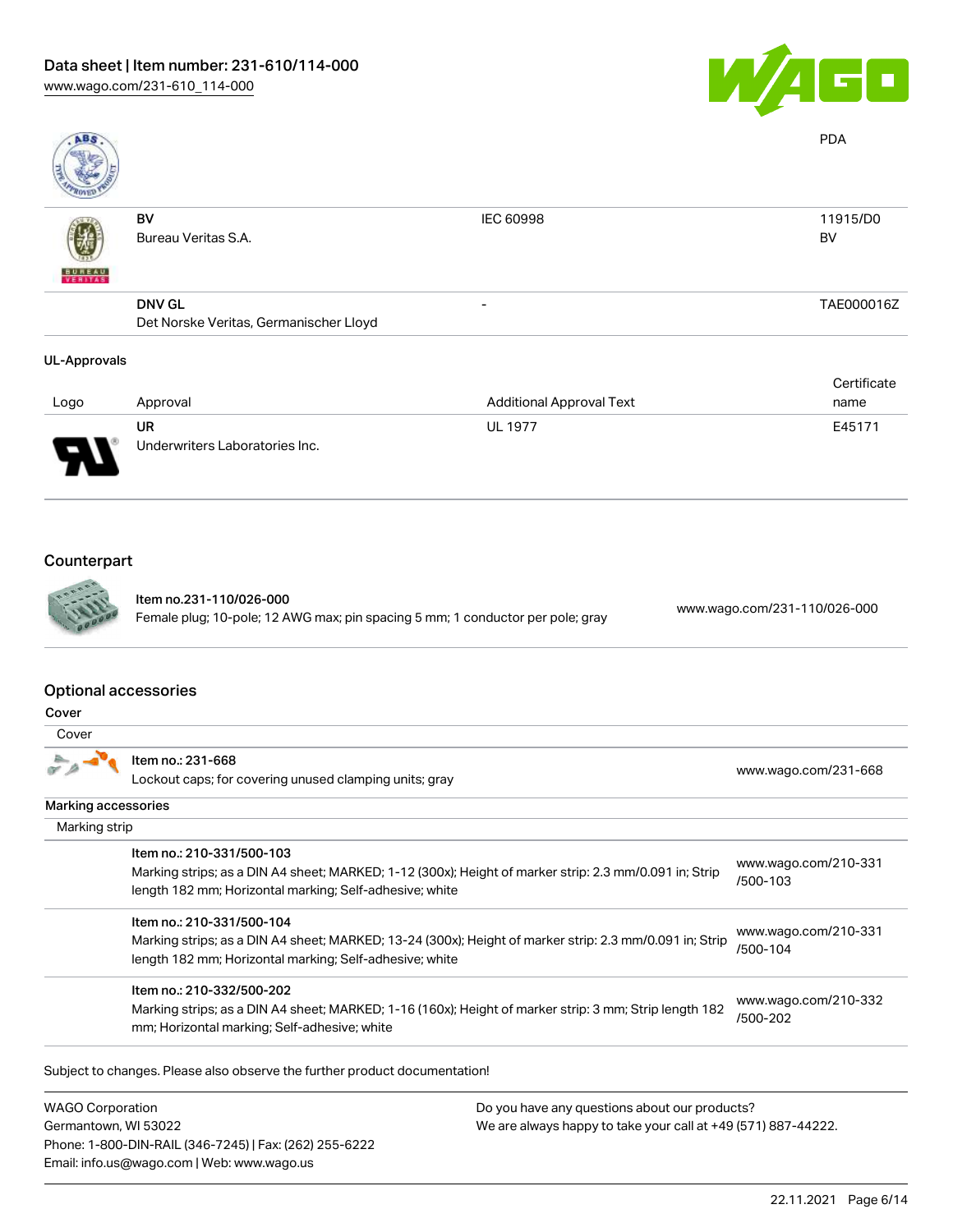

|                       | Item no.: 210-332/500-206<br>Marking strips; as a DIN A4 sheet; MARKED; 33-48 (160x); Height of marker strip: 3 mm; Strip length<br>182 mm; Horizontal marking; Self-adhesive; white | www.wago.com/210-332<br>/500-206 |
|-----------------------|--------------------------------------------------------------------------------------------------------------------------------------------------------------------------------------|----------------------------------|
|                       | Item no.: 210-332/500-205<br>Marking strips; as a DIN A4 sheet; MARKED; 1-32 (80x); Height of marker strip: 3 mm; Strip length 182<br>mm; Horizontal marking; Self-adhesive; white   | www.wago.com/210-332<br>/500-205 |
|                       | Item no.: 210-332/500-204<br>Marking strips; as a DIN A4 sheet; MARKED; 17-32 (160x); Height of marker strip: 3 mm; Strip length<br>182 mm; Horizontal marking; Self-adhesive; white | www.wago.com/210-332<br>/500-204 |
| Insulations stops     |                                                                                                                                                                                      |                                  |
| Insulation stop       |                                                                                                                                                                                      |                                  |
|                       | Item no.: 231-672<br>Insulation stop; 0.75 - 1 mm <sup>2</sup> ; dark gray                                                                                                           | www.wago.com/231-672             |
|                       | Item no.: 231-670<br>Insulation stop; 0.08-0.2 mm <sup>2</sup> / 0.2 mm <sup>2</sup> "s"; white                                                                                      | www.wago.com/231-670             |
|                       | Item no.: 231-671<br>Insulation stop; 0.25 - 0.5 mm <sup>2</sup> ; light gray                                                                                                        | www.wago.com/231-671             |
| <b>Strain relief</b>  |                                                                                                                                                                                      |                                  |
| Strain relief housing |                                                                                                                                                                                      |                                  |
|                       | Item no.: 232-610<br>Strain relief housing; gray                                                                                                                                     | www.wago.com/232-610             |
| Coding                |                                                                                                                                                                                      |                                  |
| Coding                |                                                                                                                                                                                      |                                  |
|                       | Item no.: 231-129<br>Coding key; snap-on type; light gray                                                                                                                            | www.wago.com/231-129             |
| Jumpers               |                                                                                                                                                                                      |                                  |
| Jumper                |                                                                                                                                                                                      |                                  |
|                       | Item no.: 231-905<br>Jumper; for conductor entry; 5-way; insulated; gray                                                                                                             | www.wago.com/231-905             |
|                       | Item no.: 231-903<br>Jumper; for conductor entry; 3-way; insulated; gray                                                                                                             | www.wago.com/231-903             |
|                       | Item no.: 231-907<br>Jumper; for conductor entry; 7-way; insulated; gray                                                                                                             | www.wago.com/231-907             |
|                       | Item no.: 231-910<br>Jumper; for conductor entry; 10-way; insulated; gray                                                                                                            | www.wago.com/231-910             |
|                       | Subject to changes. Please also observe the further product documentation!                                                                                                           |                                  |

WAGO Corporation Germantown, WI 53022 Phone: 1-800-DIN-RAIL (346-7245) | Fax: (262) 255-6222 Email: info.us@wago.com | Web: www.wago.us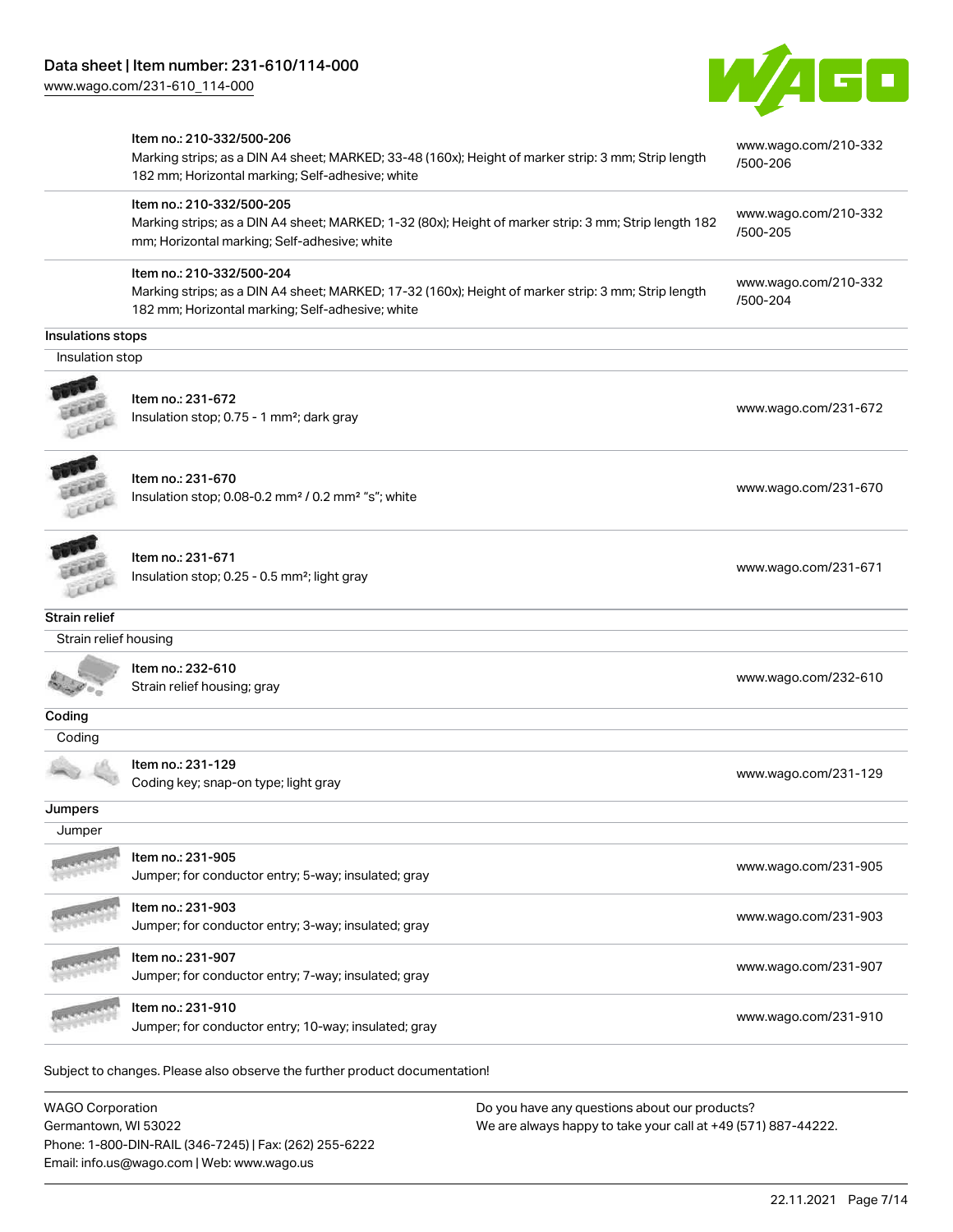



**Ferrules** 

 $\overline{1}$ 

 $\tilde{\chi}$ 

B

Item no.: 231-902

Jumper; for conductor entry; 2-way; insulated; gray [www.wago.com/231-902](http://www.wago.com/231-902)

| Ferrule |                                                                                                                                                                                    |                      |
|---------|------------------------------------------------------------------------------------------------------------------------------------------------------------------------------------|----------------------|
|         | Item no.: 216-101<br>Ferrule; Sleeve for 0.5 mm <sup>2</sup> / AWG 22; uninsulated; electro-tin plated; silver-colored                                                             | www.wago.com/216-101 |
|         | Item no.: 216-104<br>Ferrule; Sleeve for 1.5 mm <sup>2</sup> / AWG 16; uninsulated; electro-tin plated; silver-colored                                                             | www.wago.com/216-104 |
|         | Item no.: 216-106<br>Ferrule; Sleeve for 2.5 mm <sup>2</sup> / AWG 14; uninsulated; electro-tin plated; silver-colored                                                             | www.wago.com/216-106 |
|         | Item no.: 216-102<br>Ferrule; Sleeve for 0.75 mm <sup>2</sup> / AWG 20; uninsulated; electro-tin plated; silver-colored                                                            | www.wago.com/216-102 |
|         | Item no.: 216-103<br>Ferrule; Sleeve for 1 mm <sup>2</sup> / AWG 18; uninsulated; electro-tin plated                                                                               | www.wago.com/216-103 |
|         | Item no.: 216-123<br>Ferrule; Sleeve for 1 mm <sup>2</sup> / AWG 18; uninsulated; electro-tin plated; silver-colored                                                               | www.wago.com/216-123 |
|         | Item no.: 216-122<br>Ferrule; Sleeve for 0.75 mm <sup>2</sup> / AWG 20; uninsulated; electro-tin plated; silver-colored                                                            | www.wago.com/216-122 |
|         | Item no.: 216-124<br>Ferrule; Sleeve for 1.5 mm <sup>2</sup> / AWG 16; uninsulated; electro-tin plated                                                                             | www.wago.com/216-124 |
|         | Item no.: 216-142<br>Ferrule; Sleeve for 0.75 mm <sup>2</sup> / 18 AWG; uninsulated; electro-tin plated; electrolytic copper; gastight<br>crimped; acc. to DIN 46228, Part 1/08.92 | www.wago.com/216-142 |
|         | Item no.: 216-132<br>Ferrule; Sleeve for 0.34 mm <sup>2</sup> / AWG 24; uninsulated; electro-tin plated                                                                            | www.wago.com/216-132 |
|         | Item no.: 216-121<br>Ferrule; Sleeve for 0.5 mm <sup>2</sup> / AWG 22; uninsulated; electro-tin plated; silver-colored                                                             | www.wago.com/216-121 |
|         | Item no.: 216-143<br>Ferrule; Sleeve for 1 mm <sup>2</sup> / AWG 18; uninsulated; electro-tin plated; electrolytic copper; gastight<br>crimped; acc. to DIN 46228, Part 1/08.92    | www.wago.com/216-143 |
|         | Item no.: 216-131<br>Ferrule; Sleeve for 0.25 mm <sup>2</sup> / AWG 24; uninsulated; electro-tin plated; silver-colored                                                            | www.wago.com/216-131 |
|         | Item no.: 216-141<br>Ferrule; Sleeve for 0.5 mm <sup>2</sup> / 20 AWG; uninsulated; electro-tin plated; electrolytic copper; gastight<br>crimped; acc. to DIN 46228, Part 1/08.92  | www.wago.com/216-141 |
|         | Item no.: 216-152<br>Ferrule; Sleeve for 0.34 mm <sup>2</sup> / AWG 24; uninsulated; electro-tin plated                                                                            | www.wago.com/216-152 |
|         | Item no.: 216-203                                                                                                                                                                  | www.wago.com/216-203 |

Subject to changes. Please also observe the further product documentation!

WAGO Corporation Germantown, WI 53022 Phone: 1-800-DIN-RAIL (346-7245) | Fax: (262) 255-6222 Email: info.us@wago.com | Web: www.wago.us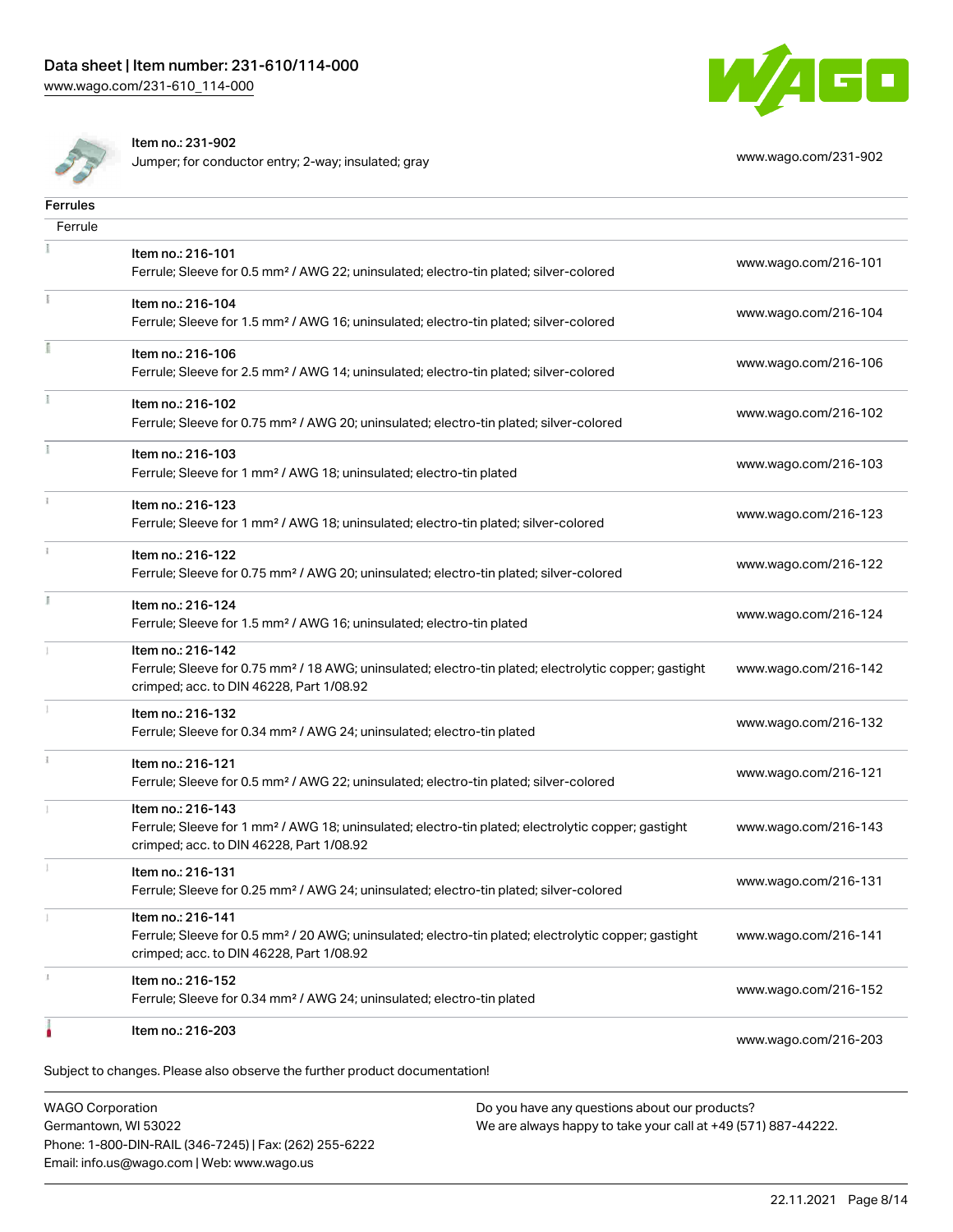# Data sheet | Item number: 231-610/114-000

[www.wago.com/231-610\\_114-000](http://www.wago.com/231-610_114-000)



Ferrule; Sleeve for 1 mm² / AWG 18; insulated; electro-tin plated; red

|   | Item no.: 216-202<br>Ferrule; Sleeve for 0.75 mm <sup>2</sup> / 18 AWG; insulated; electro-tin plated; gray                                                                                             | www.wago.com/216-202 |
|---|---------------------------------------------------------------------------------------------------------------------------------------------------------------------------------------------------------|----------------------|
|   | Item no.: 216-151<br>Ferrule; Sleeve for 0.25 mm <sup>2</sup> / AWG 24; uninsulated; electro-tin plated                                                                                                 | www.wago.com/216-151 |
| Â | Item no.: 216-204<br>Ferrule; Sleeve for 1.5 mm <sup>2</sup> / AWG 16; insulated; electro-tin plated; black                                                                                             | www.wago.com/216-204 |
|   | Item no.: 216-144<br>Ferrule; Sleeve for 1.5 mm <sup>2</sup> / AWG 16; uninsulated; electro-tin plated; electrolytic copper; gastight<br>crimped; acc. to DIN 46228, Part 1/08.92; silver-colored       | www.wago.com/216-144 |
|   | Item no.: 216-201<br>Ferrule; Sleeve for 0.5 mm <sup>2</sup> / 20 AWG; insulated; electro-tin plated; white                                                                                             | www.wago.com/216-201 |
|   | Item no.: 216-223<br>Ferrule; Sleeve for 1 mm <sup>2</sup> / AWG 18; insulated; electro-tin plated; red                                                                                                 | www.wago.com/216-223 |
|   | Item no.: 216-241<br>Ferrule; Sleeve for 0.5 mm <sup>2</sup> / 20 AWG; insulated; electro-tin plated; electrolytic copper; gastight<br>crimped; acc. to DIN 46228, Part 4/09.90; white                  | www.wago.com/216-241 |
|   | Item no.: 216-242<br>Ferrule; Sleeve for 0.75 mm <sup>2</sup> / 18 AWG; insulated; electro-tin plated; electrolytic copper; gastight<br>crimped; acc. to DIN 46228, Part 4/09.90; gray                  | www.wago.com/216-242 |
|   | Item no.: 216-222<br>Ferrule; Sleeve for 0.75 mm <sup>2</sup> / 18 AWG; insulated; electro-tin plated; gray                                                                                             | www.wago.com/216-222 |
|   | Item no.: 216-221<br>Ferrule; Sleeve for 0.5 mm <sup>2</sup> / 20 AWG; insulated; electro-tin plated; white                                                                                             | www.wago.com/216-221 |
| Â | Item no.: 216-224<br>Ferrule; Sleeve for 1.5 mm <sup>2</sup> / AWG 16; insulated; electro-tin plated; black                                                                                             | www.wago.com/216-224 |
|   | Item no.: 216-243<br>Ferrule; Sleeve for 1 mm <sup>2</sup> / AWG 18; insulated; electro-tin plated; electrolytic copper; gastight crimped; www.wago.com/216-243<br>acc. to DIN 46228, Part 4/09.90; red |                      |
| ۸ | Item no.: 216-244<br>Ferrule; Sleeve for 1.5 mm <sup>2</sup> / AWG 16; insulated; electro-tin plated; electrolytic copper; gastight<br>crimped; acc. to DIN 46228, Part 4/09.90; black                  | www.wago.com/216-244 |
|   | Item no.: 216-263<br>Ferrule; Sleeve for 1 mm <sup>2</sup> / AWG 18; insulated; electro-tin plated; electrolytic copper; gastight crimped; www.wago.com/216-263<br>acc. to DIN 46228, Part 4/09.90; red |                      |
| 1 | Item no.: 216-264<br>Ferrule; Sleeve for 1.5 mm <sup>2</sup> / AWG 16; insulated; electro-tin plated; electrolytic copper; gastight<br>crimped; acc. to DIN 46228, Part 4/09.90; black                  | www.wago.com/216-264 |
| Â | Item no.: 216-284<br>Ferrule; Sleeve for 1.5 mm <sup>2</sup> / AWG 16; insulated; electro-tin plated; electrolytic copper; gastight<br>crimped; acc. to DIN 46228, Part 4/09.90; black                  | www.wago.com/216-284 |
|   | Item no.: 216-262                                                                                                                                                                                       |                      |

Subject to changes. Please also observe the further product documentation!

WAGO Corporation Germantown, WI 53022 Phone: 1-800-DIN-RAIL (346-7245) | Fax: (262) 255-6222 Email: info.us@wago.com | Web: www.wago.us Do you have any questions about our products? We are always happy to take your call at +49 (571) 887-44222.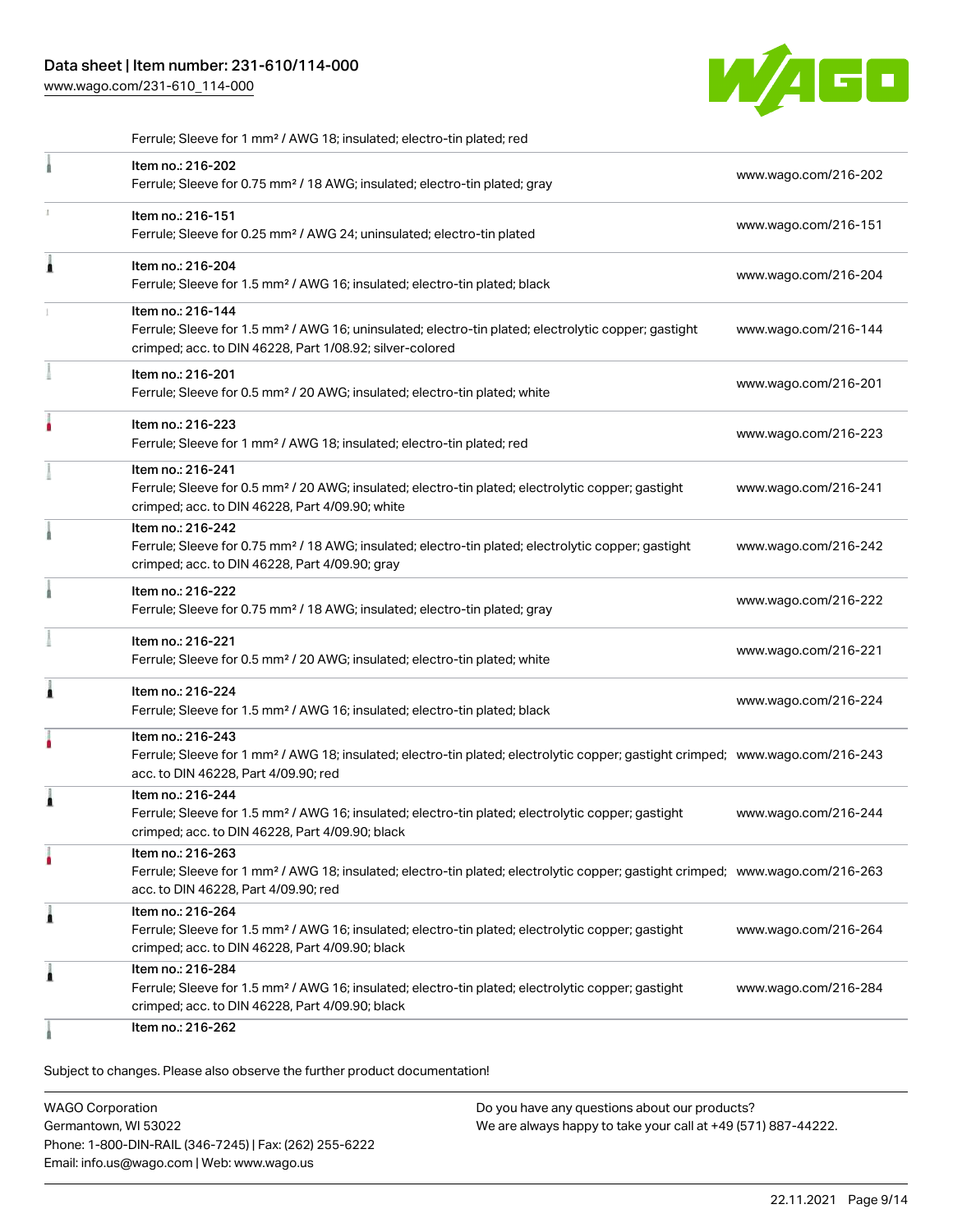

|                | Ferrule; Sleeve for 0.75 mm <sup>2</sup> / 18 AWG; insulated; electro-tin plated; electrolytic copper; gastight<br>crimped; acc. to DIN 46228, Part 4/09.90; gray | www.wago.com/216-262 |
|----------------|-------------------------------------------------------------------------------------------------------------------------------------------------------------------|----------------------|
|                | Item no.: 216-301<br>Ferrule; Sleeve for 0.25 mm <sup>2</sup> / AWG 24; insulated; electro-tin plated; yellow                                                     | www.wago.com/216-301 |
|                | Item no.: 216-321<br>Ferrule; Sleeve for 0.25 mm <sup>2</sup> / AWG 24; insulated; electro-tin plated; yellow                                                     | www.wago.com/216-321 |
|                | Item no.: 216-322<br>Ferrule; Sleeve for 0.34 mm <sup>2</sup> / 22 AWG; insulated; electro-tin plated; green                                                      | www.wago.com/216-322 |
|                | Item no.: 216-302<br>Ferrule; Sleeve for 0.34 mm <sup>2</sup> / 22 AWG; insulated; electro-tin plated; light turquoise                                            | www.wago.com/216-302 |
| <b>Tools</b>   |                                                                                                                                                                   |                      |
| Operating tool |                                                                                                                                                                   |                      |
|                | Item no.: 209-130<br>Operating tool; suitable for 264, 280 and 281 Series; 1-way; of insulating material; white                                                   | www.wago.com/209-130 |
|                | Item no.: 209-132<br>Operating tool; for connecting comb-style jumper bar; 2-way; of insulating material                                                          | www.wago.com/209-132 |
|                | Item no.: 231-159<br>Operating tool; natural                                                                                                                      | www.wago.com/231-159 |
|                | Item no.: 210-250<br>Operating tool; for MCS MINI & MIDI with CAGE CLAMP® connection; red                                                                         | www.wago.com/210-250 |
|                | Item no.: 231-231<br>Combination operating tool; red                                                                                                              | www.wago.com/231-231 |
|                | Item no.: 210-657<br>Operating tool; Blade: 3.5 x 0.5 mm; with a partially insulated shaft; short; multicoloured                                                  | www.wago.com/210-657 |
|                | Item no.: 210-720<br>Operating tool; Blade: 3.5 x 0.5 mm; with a partially insulated shaft; multicoloured                                                         | www.wago.com/210-720 |
|                | ltem no.: 231-131<br>Operating tool; made of insulating material; 1-way; loose; white                                                                             | www.wago.com/231-131 |
|                | Item no.: 231-291<br>Operating tool; made of insulating material; 1-way; loose; red                                                                               | www.wago.com/231-291 |
|                | Item no.: 280-432<br>Operating tool; made of insulating material; 2-way; white                                                                                    | www.wago.com/280-432 |
|                | Item no.: 280-434<br>Operating tool; made of insulating material; 4-way                                                                                           | www.wago.com/280-434 |
|                |                                                                                                                                                                   |                      |

Subject to changes. Please also observe the further product documentation!

| <b>WAGO Corporation</b>                                | Do you have any questions about our products?                 |  |
|--------------------------------------------------------|---------------------------------------------------------------|--|
| Germantown, WI 53022                                   | We are always happy to take your call at +49 (571) 887-44222. |  |
| Phone: 1-800-DIN-RAIL (346-7245)   Fax: (262) 255-6222 |                                                               |  |
| Email: info.us@wago.com   Web: www.wago.us             |                                                               |  |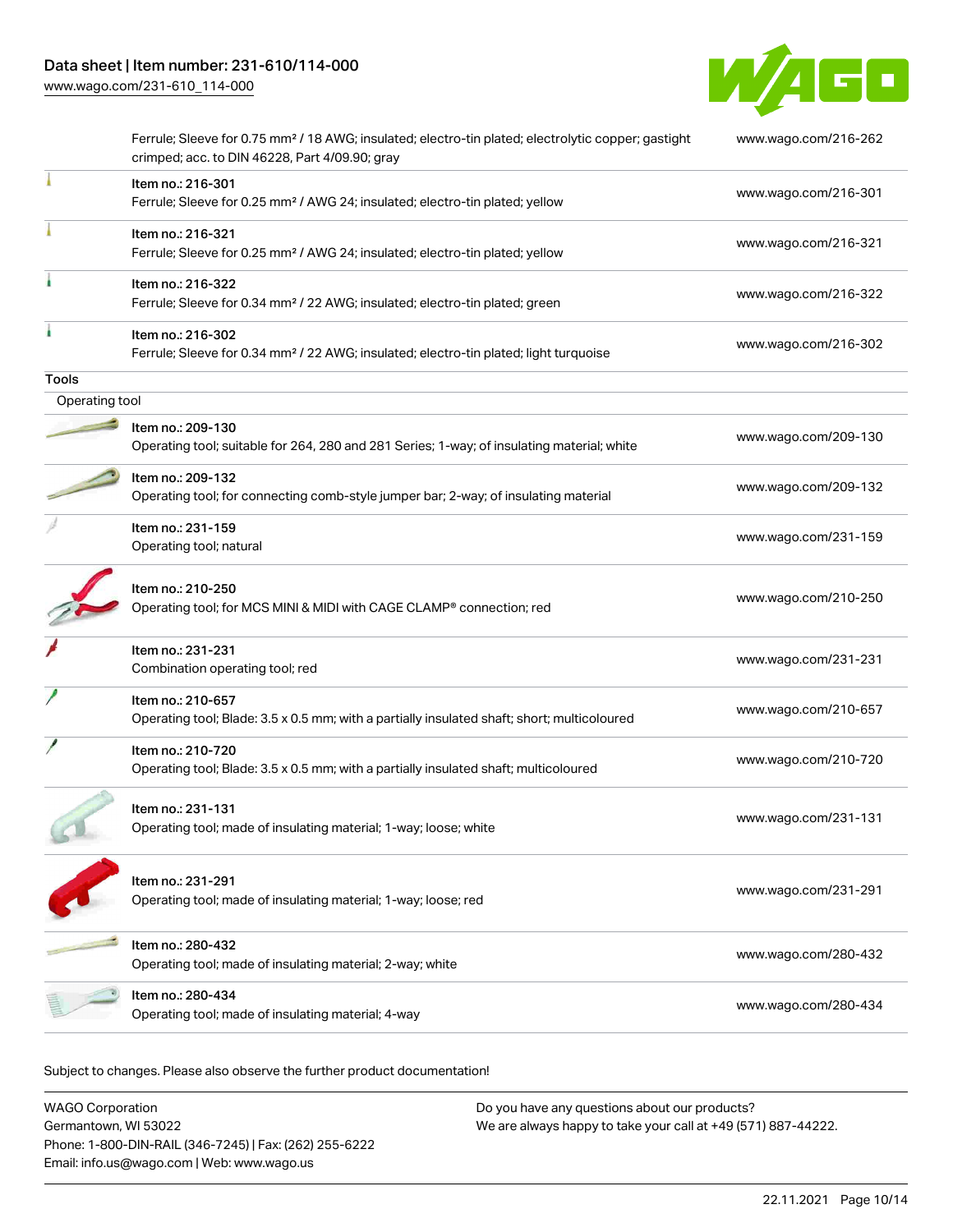## Data sheet | Item number: 231-610/114-000

[www.wago.com/231-610\\_114-000](http://www.wago.com/231-610_114-000)



# Compliance Search

CAE data

CAD data

| Environmental Product Compliance 231-610/114-000                                                                                                      | URL | Download |
|-------------------------------------------------------------------------------------------------------------------------------------------------------|-----|----------|
| 1-conductor male connector; CAGE CLAMP <sup>®</sup> ; 2.5 mm <sup>2</sup> ; Pin spacing 5 mm; 10-pole;<br>Snap-in flange; 2,50 mm <sup>2</sup> ; gray |     |          |

Subject to changes. Please also observe the further product documentation!

WAGO Corporation Germantown, WI 53022 Phone: 1-800-DIN-RAIL (346-7245) | Fax: (262) 255-6222 Email: info.us@wago.com | Web: www.wago.us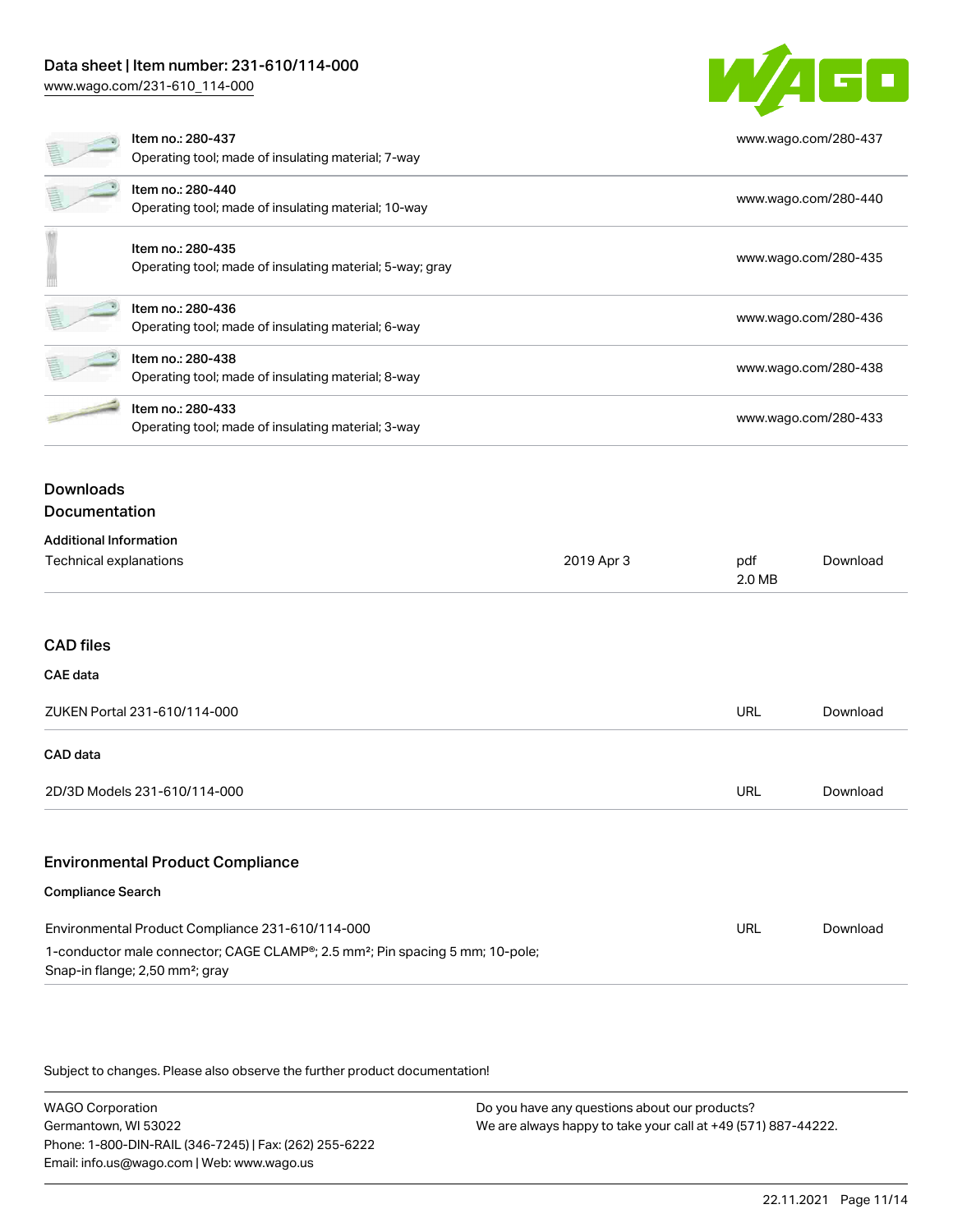

#### Installation Notes

Application



Male connector, with snap-in flanges, for feedthrough applications, for 0.5 … 2.5 mm plate thickness



Inserting a conductor via 3.5 mm screwdriver – CAGE CLAMP® actuation parallel to conductor entry.



Inserting a conductor via 3.5 mm screwdriver – CAGE CLAMP® actuation perpendicular to conductor entry.



Inserting a conductor into CAGE CLAMP® unit via operating lever (231-291).



Inserting a conductor via operating tool.

#### Coding

Subject to changes. Please also observe the further product documentation!

WAGO Corporation Germantown, WI 53022 Phone: 1-800-DIN-RAIL (346-7245) | Fax: (262) 255-6222 Email: info.us@wago.com | Web: www.wago.us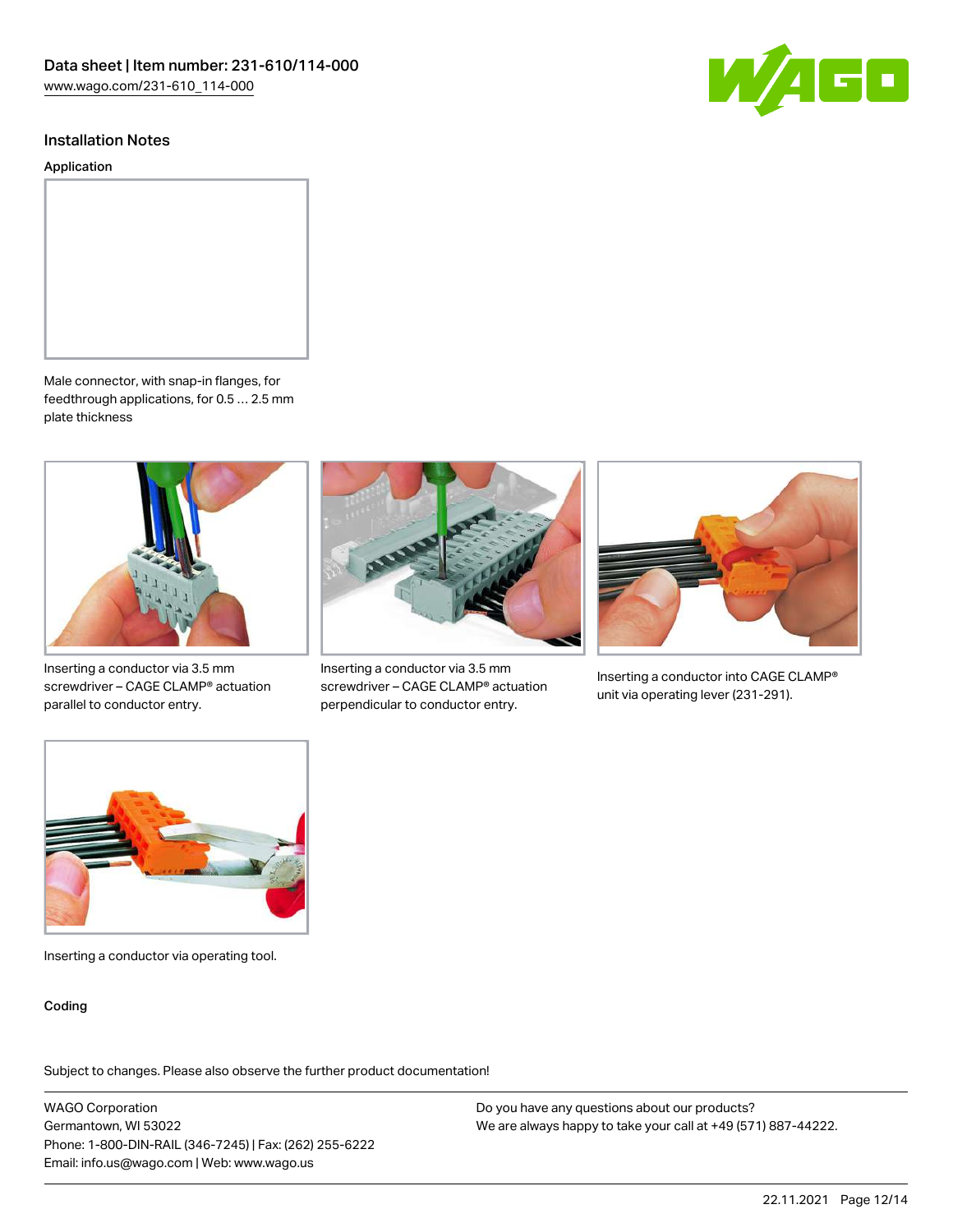



Coding a male header – fitting coding key(s).



Testing – female connector with CAGE CLAMP®

Integrated test ports for testing perpendicular to conductor entry via 2 or 2.3 mm Ø test plug

#### Installation



Male connector with strain relief plate



Strain relief housing shown with a male connector equipped with CAGE CLAMP®

#### Marking

Subject to changes. Please also observe the further product documentation!

WAGO Corporation Germantown, WI 53022 Phone: 1-800-DIN-RAIL (346-7245) | Fax: (262) 255-6222 Email: info.us@wago.com | Web: www.wago.us